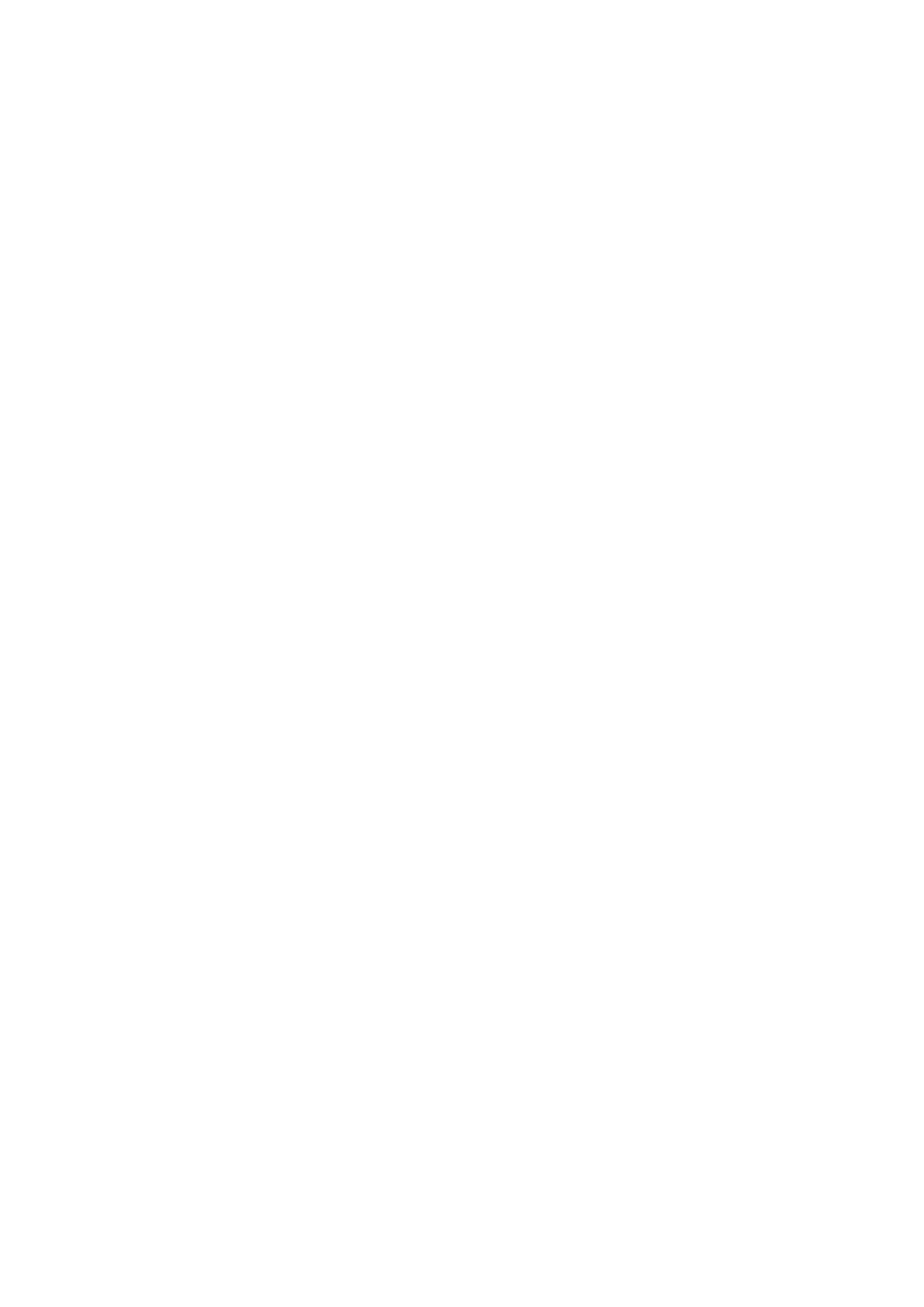# **Applied Science**

**BTEC National** 

# **What is the subject about?**

BTEC Applied Science covers the fundamental scientific principles of Biology, Chemistry and Physics and how they are applied to modern industrial practices and research techniques. You will not only gain a solid grounding in scientific theories and concepts but also develop the practical, investigative skills that underpin this sector.

This includes: how cells are designed to fulfil a particular function within the body and to build tissues



and organ systems; atomic structure and the application of structure and bonding in science; waves, their uses and importance within the modern technological age; the physiology of the musculoskeletal system and disorders associated with it. In this course you will develop essential knowledge and understanding of fundamental biological, chemical and physical concepts, as well as the practical application of these in the scientific workplace.

#### **How is the course structured?**

You will study 4 units over the space of 2 years. Unit 1 and 3 are the externally examined, Units 2 and an optional unit are coursework based. Two or three teachers will teach the course, each teaching approximately 4 hours per week, each setting an additional 2 hours of guided study time in which you should be completing your assignments and other tasks set.

#### **The units are as follows:**

- **Unit 1 – Principles and Applications of Science**
- **Unit 2 – Practical Scientific Procedures and Techniques**
- **Unit 3 – Science Investigation Skills**
- **Unit ? – Quite possibly a Biology unit**

#### **How is the course assessed?**

Unit 1 is assessed by completion of a written theory exam, externally set and marked. The three topics are in separate papers.

Unit 3 is similarly assessed through a 90 minute written test, externally set and marked but based on scientific investigation carried out by you. Mainly a practical session.

Units 2 and another are assessed by a series of assignments set by your teacher. They are broken down into tasks in order for you to meet the necessary criteria to achieve Pass, Merit or Distinction level.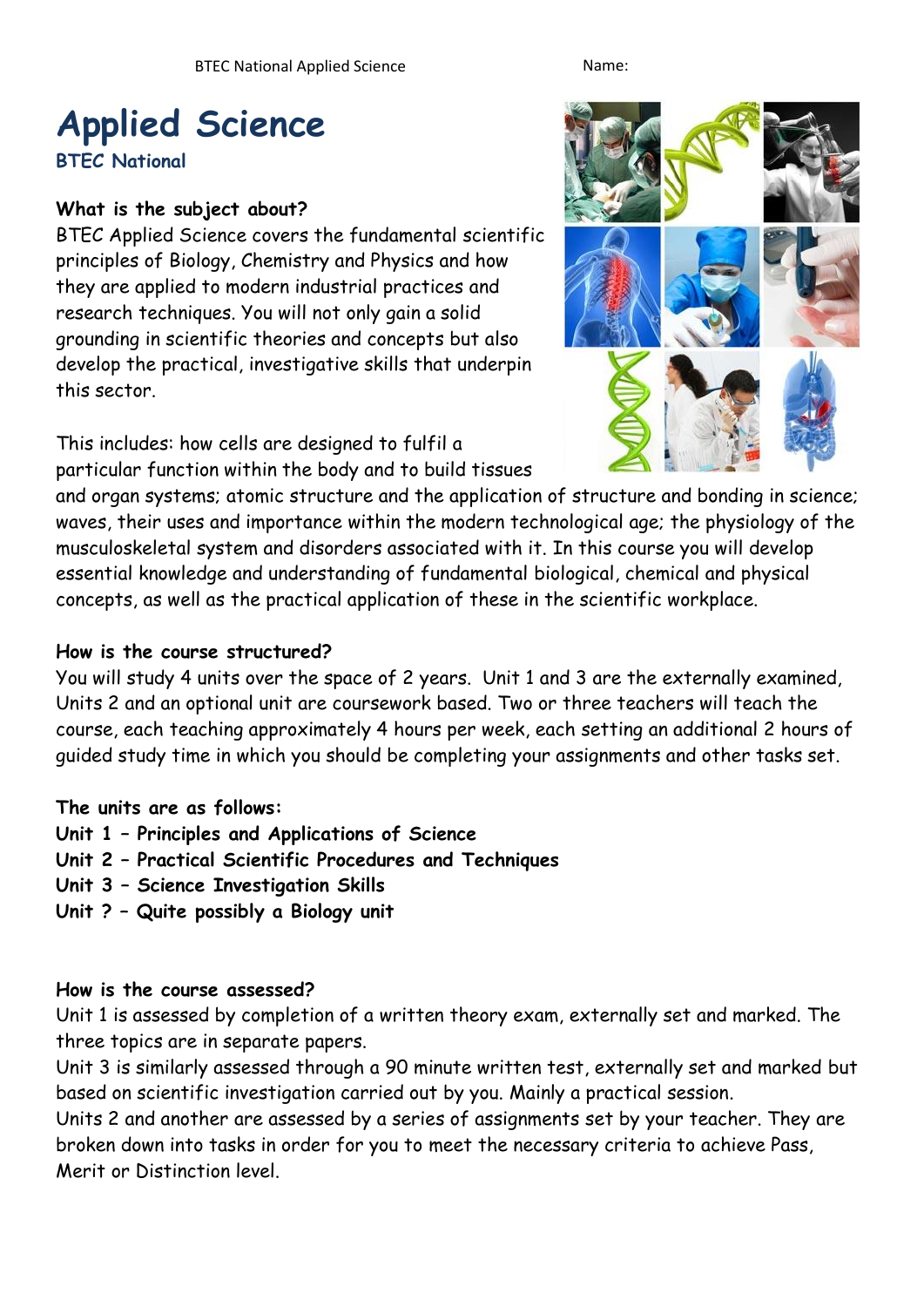These tasks may take the form of a practical task for which your teacher will complete a formal observation as evidence you have met the criteria. You may be required to give a presentation to the group, produce a poster, leaflet or scientific report or to produce annotated images of work you have completed.

# **What skills will I need and develop in this course?**

You will need to be **extremely well organised** and **be able to meet deadlines** on a weekly basis. You will develop your ability to work as a team as well as conducting independent research and develop your communication and presentation skills. You will also develop your practical and research skills – i.e. how to find relevant scientific information and how to analyse and evaluate scientific data.

# **IMPORTANT:**

We strongly advise you have a **DIARY** to keep a record of ALL upcoming deadlines to ensure you do not fall behind with work.

# **What Qualification will I come away with?**

At the end of Year 13 you will have completed the BTEC National in Applied Science. This is made up of the mandatory Units 1, 2 and 3 and the additional unit.

# **What can the course lead to in terms of higher education and future careers?**

The Pearson BTEC National in Applied Science is intended as an Applied general qualification for post-16 learners who want to continue their education through applied learning and who aim to progress to higher education and ultimately to employment, possibly in the applied science sector.

The requirements of the qualification will mean that you develop the transferable and higher order skills which are valued by higher education providers and employers. For example, when studying *Unit 3: Science Investigation Skills*, you will develop skills including how to plan investigations, collecting, analysing, and presenting data and communicating results which support some of the skills you need to progress to higher education, employment, selfemployment or training.

This course is an excellent foundation for further study of physiotherapy, nursing, engineering and related subjects such as pharmacology and biomedical sciences. It is also highly recommended for other sciences. This course also provides valuable experience and insight into how these professions are carried out, the daily procedures staff in these roles need to follow and how to work safely in a number of scientific roles.

# **What are the formal entry requirements for this course?**

To ensure you have a reasonable chance of success our recommendation is at least a **5 grade in GCSE Science.**

**Why should I consider taking BTEC Applied Science?**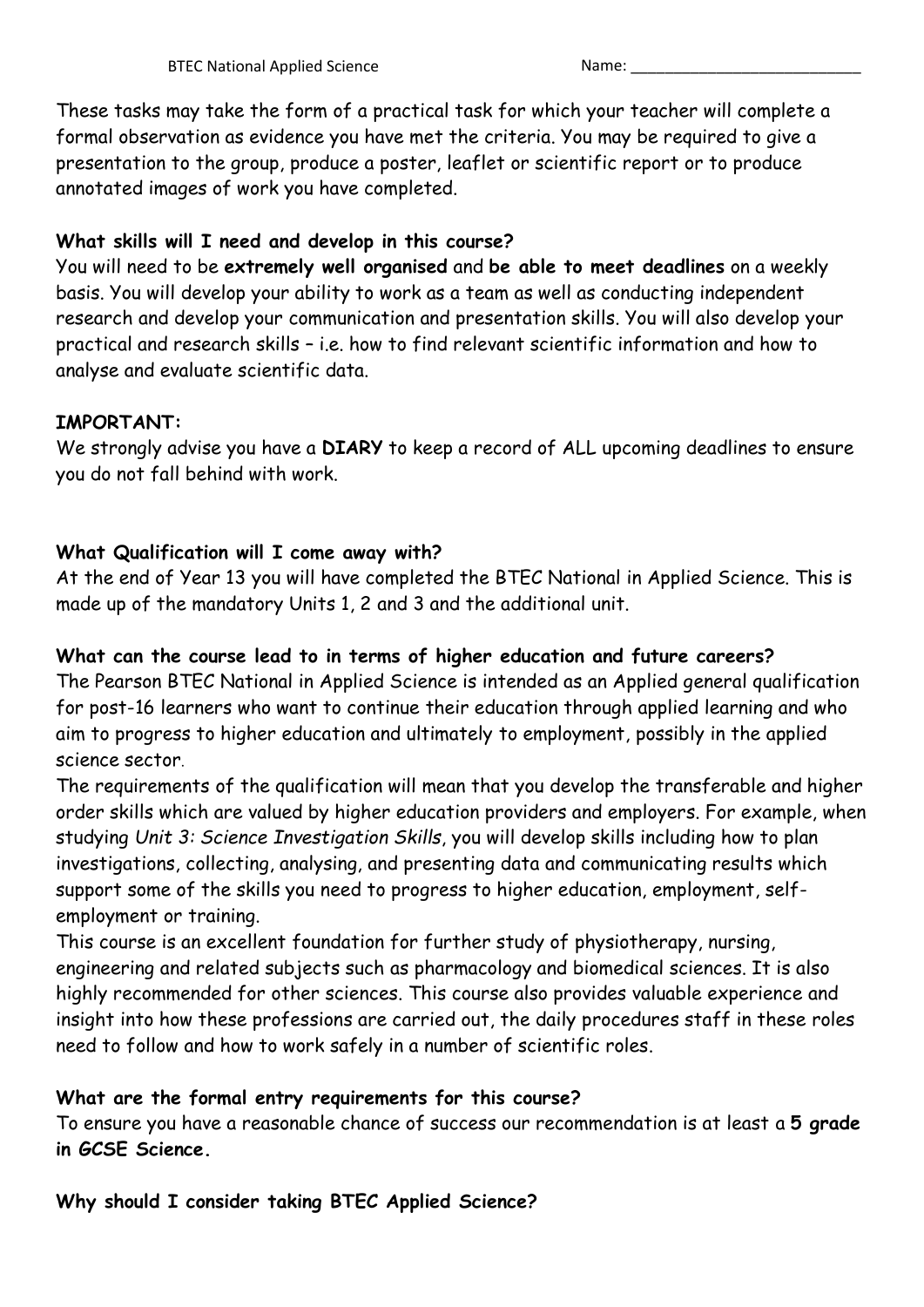BTEC Applied Science is a great foundation for those wishing to pursue a career in the sciences or those thinking of going on to higher education. It will give you practical experience of the procedures commonly used in the science industry including:

- Analytical chemistry techniques
- Developing the skills required plan and carryout a scientific investigation
- The use of microscopes in practical science
- Investigating factors that can affect plant growth and/or distribution
- Investigating the energy content of fuels
- Explore the physiology of the digestive system and the use of corrective treatments for dietary-related diseases

One key aspect of the course is the potential for visiting research facilities, manufacturing premises and other scientific organisations in order to see first-hand how the procedures you will carry out in college are done on an industrial scale. Some of these opportunities will enable further hands on experience and allow you to fully appreciate how these techniques are used on a day to day basis.

#### **Course prerequisite:**

In order to ensure you have the required academic ability and work ethos required to succeed you must complete the task below and bring your completed work to the first BTEC lesson in September. You are expected to spend at least 3 hours on this task and will also need to submit your work electronically to jenny.chappell@hessleacademy.com

# *Failure to complete the tasks to a suitable level will result in not being enrolled onto the course.*

# SUMMER TASK

# Your Challenge

Prepare a written report based on *one* of the following questions. You will carry out your own research and then hand your work in during the first lesson back in September. Your work can be presented in any format of your choice. Remember, you are demonstrating your ability to work independently and produce work to the standard required at post 16. Choose from:

# Biology

- 1. The history of the microscope
- 2. The differences between light and electron microscopes

# **Physics**

1. The application of fibre optics in medicine (to include endoscopes).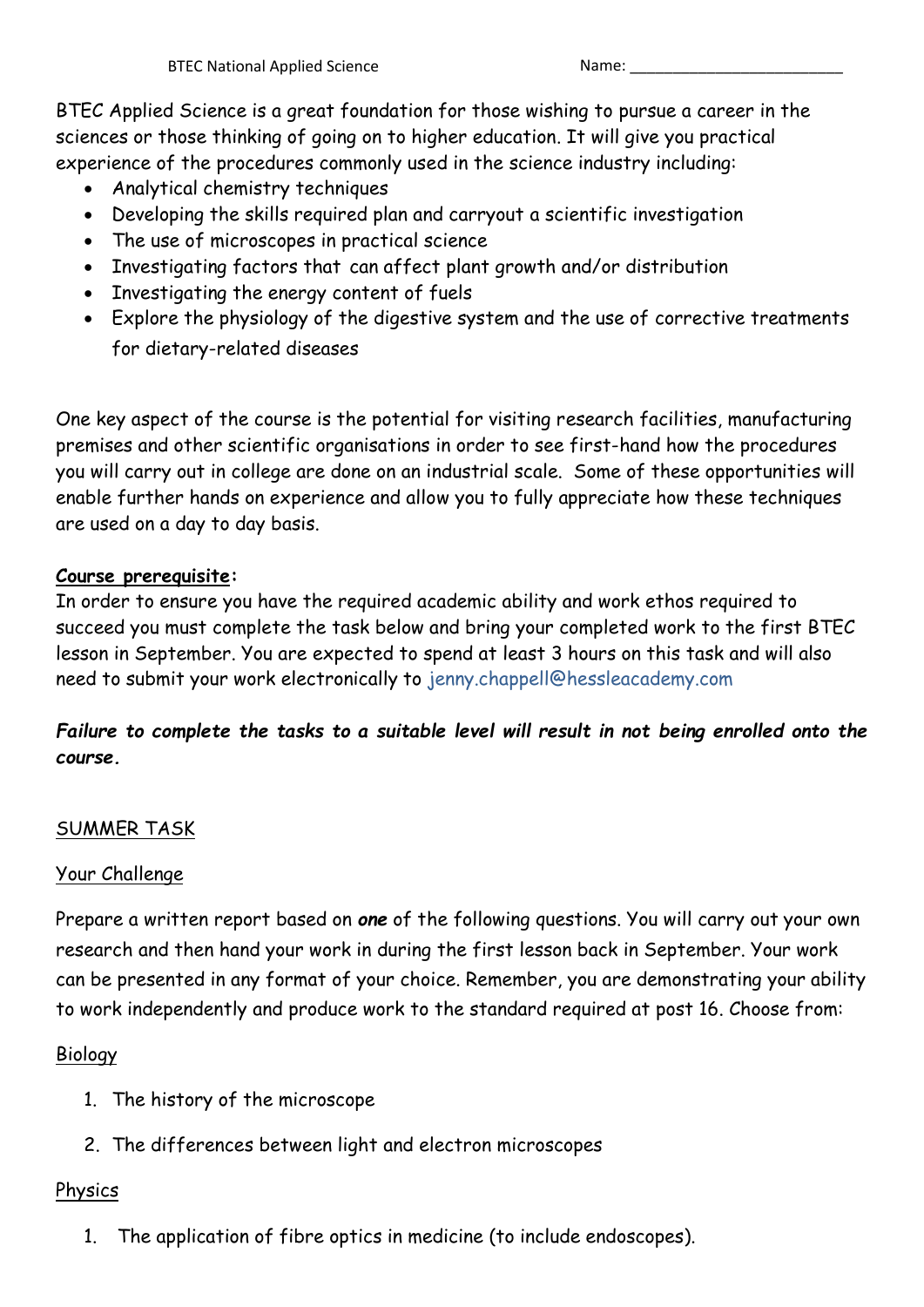2. The application of fibre optics in communication (to include analogue-to-digital conversion and broadband).

### **Chemistry**

- 1. The history of the periodic table and it's design/structure
- 2. The difference between ionic and covalent bonding providing examples.

# **Definitions of the common command words used in the grading criteria:**

**Analyse -** Identify separate factors, say how they are related and how each one contributes to the topic.

**Appraise -** Consider the positive and negative points and give a reasoned judgement

**Assess -** Give careful consideration to all the factors or events that apply and identify which are the most important or relevant; to determine the importance, size, or value of something

**Comment -** Give your view after you have considered all the evidence. In particular decide the importance of all the relevant positive and negative aspects

**Compare -** Identify the main factors that apply in two or more situations and explain the similarities and differences or advantages and disadvantages

**Contrast -** Show differences

**Criticise -** Review a topic or issue objectively and weigh up both positive and negative points before making a decision

**Define -** Clearly explain what a particular term means and give an example, if appropriate, to show what you mean

**Demonstrate -** Provide several relevant examples or related evidence which clearly support the arguments you are making. This may include showing practical skills

**Describe -** Give a clear description that includes all the relevant features - think of it as 'painting a picture with words'. A detailed account

**Design -** Create a plan, proposal or outline to illustrate a straightforward concept or Idea

**Draw -** Use the evidence you have provided to reach a reasoned judgement **Conclusions** 

**Explain -** Set out in detail the meaning of something, with reasons. More difficult than describe or list; it can help to give an example to show what you mean. Start by introducing the topic then give the 'how' or 'why'. OR provide details and give reasons and/or evidence to clearly support the argument you are making

**Evaluate -** Review the information then bring it together to form a conclusion. Give evidence for each of your views or statements